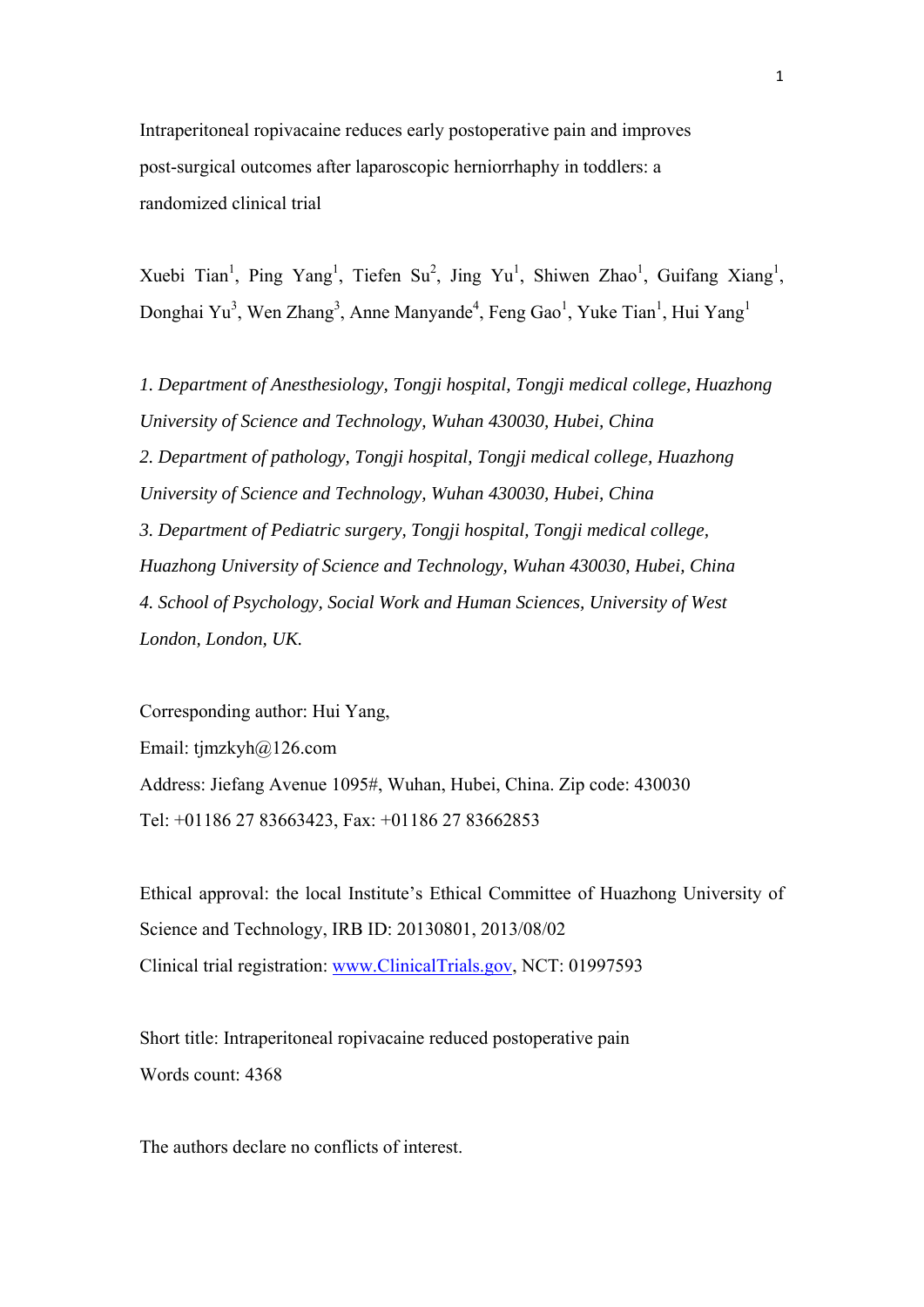## **What is already known**

Intraperitoneal local anesthesia has been shown to significantly reduce postoperative pain and opioid use in adults after laparoscopic general surgical or gynecological procedures.

# **What this article adds**

Intraperitoneal ropivacaine reduces early postoperative pain and improves recovery after laparoscopic herniorrhaphy in toddlers.

# **Implications for translation**

Intraperitoneal local anesthesia might be considered an option to conventional techniques in laparoscopic surgery in children. Future studies should clarify possible benefits and safety profiles of this technique in different ages of children.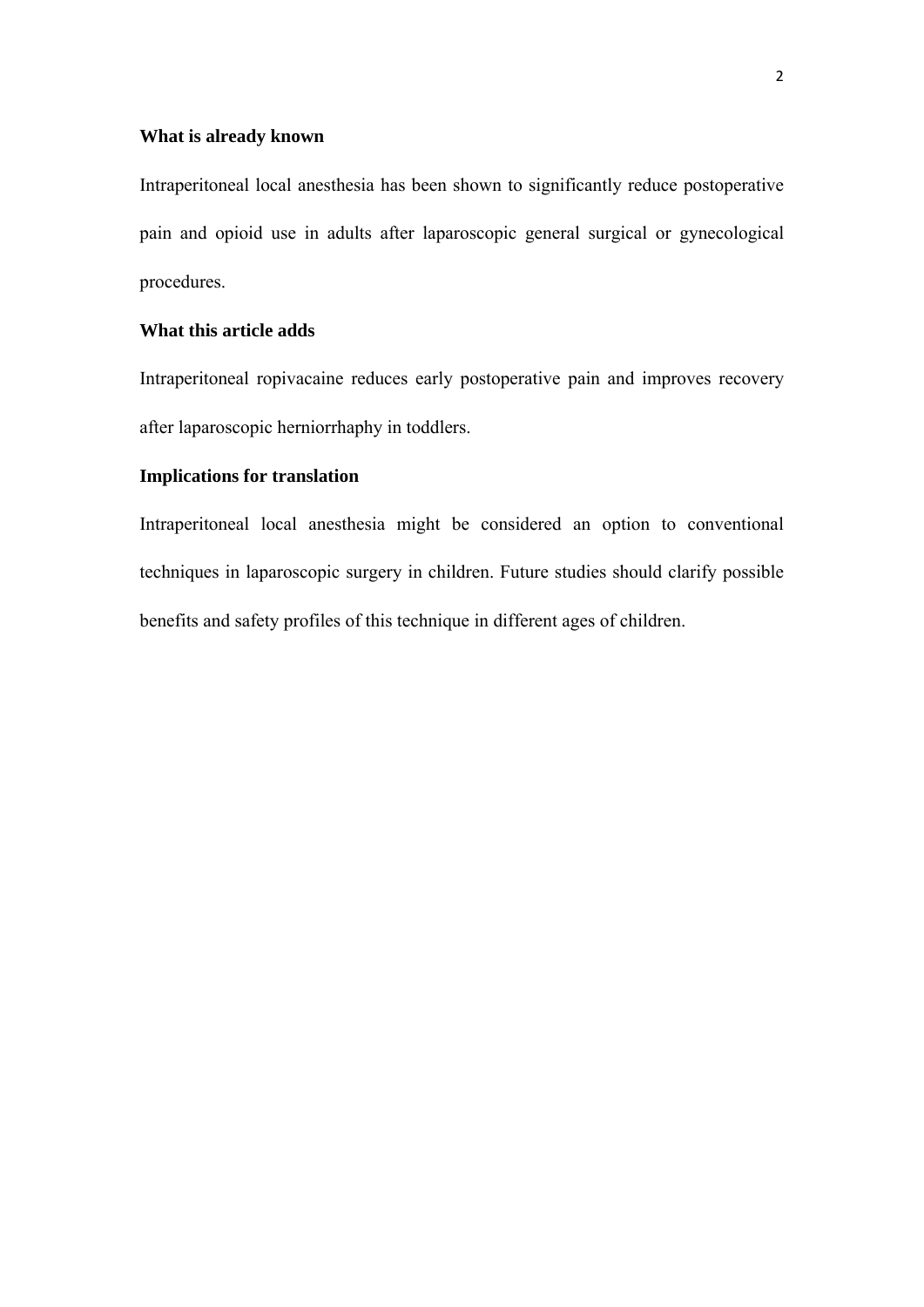#### **Abstract**

**Background:** Postoperative pain can cause physiological distress, postoperative complications and extended lengths of hospitalized stay. In children, management of postoperative pain is still recognized as being inadequate.

**Objective:** To investigate the effects of intraperitoneal ropivacaine on postoperative pain, recovery of bowel function and emetic events after laparoscopic herniorrhaphy in toddlers.

**Methods:** 76 children aged from 9 months to 3 years were recruited between August 2013 and June 2014 at Tongji hospital and randomly assigned into 2 groups. One group received intraperitoneal ropivacaine right before surgery and the control group received intraperitoneal saline. A standard combined general anesthesia procedure was performed under regular monitoring. Postoperative pain assessed by the FLACC scale, post-operative analgesic consumption, time to flatus, time to first stool and postoperative emetic events were recorded and analyzed.

**Results:** When compared with the control group, children who received intraperitoneal ropivacaine experienced less pain 0-4h after surgery  $(P < 0.001)$ , difference in median FLACC (95% CI) for 2h time point is 2.00(0.87-3.13), for 4h time point is  $1.00(0.55-1.45)$ ). In addition, the number of toddlers who received analgesia 0-24h after surgery in the ropivacaine group was lower than that in the control group  $(P \le 0.001$ , difference in proportions $(95\% \text{ CI})$  is  $0.575(-0.3865-0.7638)$ . Compared with the control group, time to flatus in ropivacaine group was also much shorter (21.1 h *vs* 16.7 h, *P*=0.04, difference in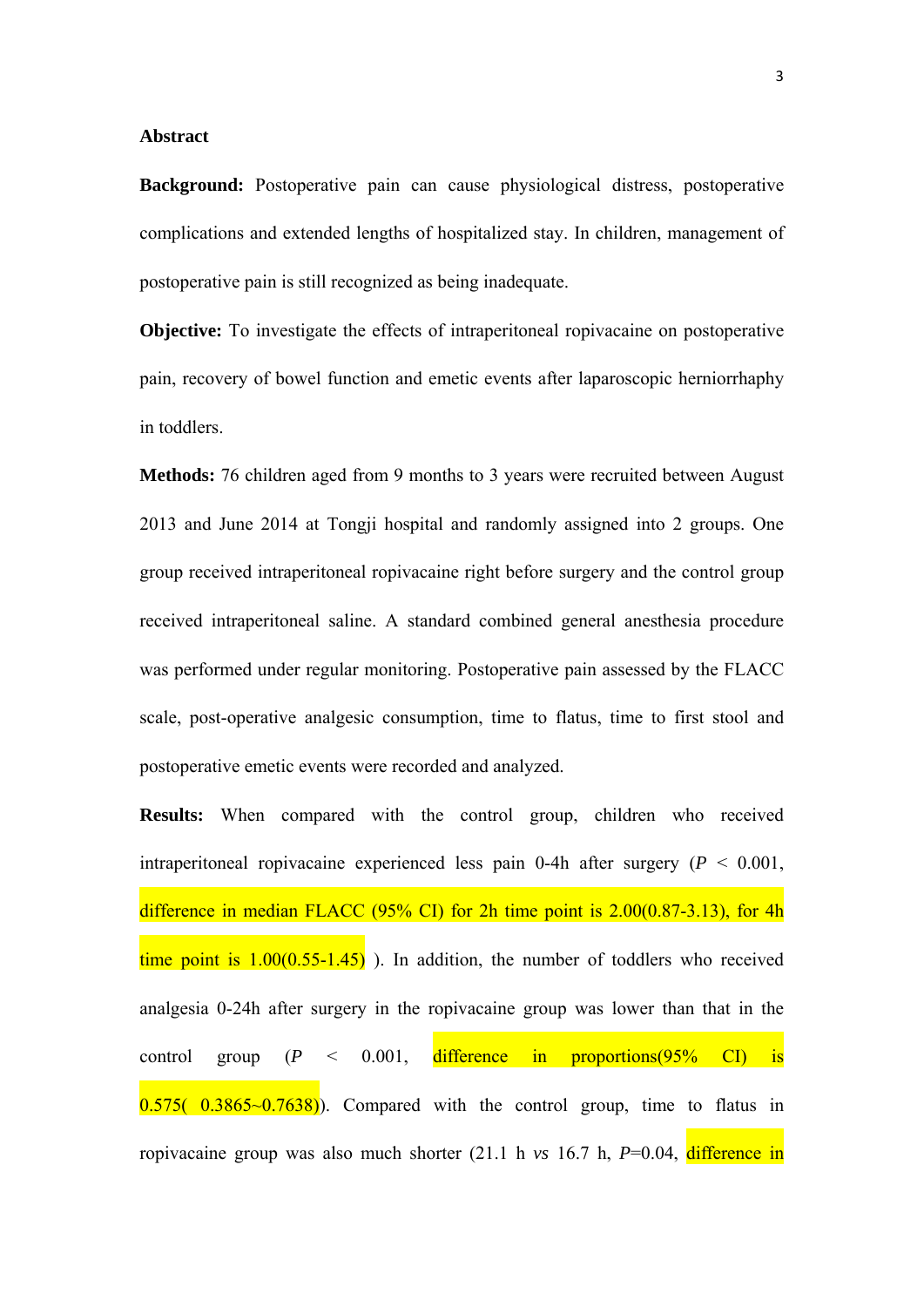mean (95% CI) is  $4.4(1.49 \sim 7.28)$ ), and the time to first stool after surgery was earlier in the ropivacaine group (30.7 h  $vs$  25.6 h,  $P=0.003$ , difference in mean (95% CI) is  $5.1(1.78~8.45)$ . Furthermore, the incidence of emetic events in the ropivacaine group was significantly lower than the control group (32.4% *vs* 11.1%, *P*=0.03, difference in proportions(95% CI) is  $0.212$  (0.0246~0.4002)).

**Conclusion:** The present results indicate that intraperitoneal ropivacaine reduces early postoperative pain and improves recovery after laparoscopic herniorrhaphy in toddlers. Therefore IPLA is a good stratagem for postoperative pain management after laparoscopic surgery in toddlers.

**Key words**: ropivacaine, postoperative pain, laparoscopic herniorrhaphy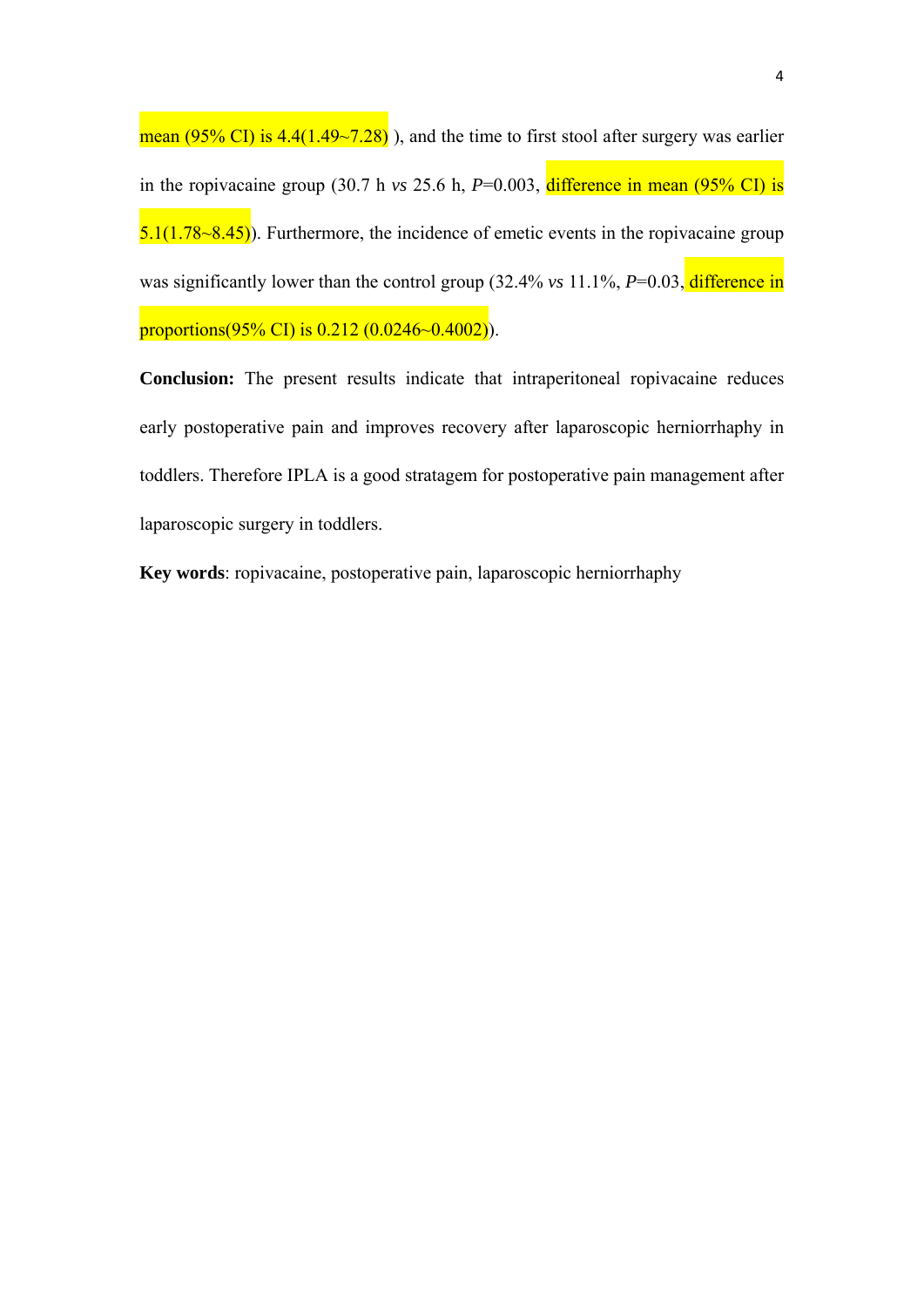## **Introduction**

Postoperative pain management in children has particularly become a big challenge in a hospital or clinical setting. However, during the last 20 years, there has been a rapid development of new drugs that relieve pain in pediatric patients. Unfortunately too many children still continue to experience intense pain (1, 2) especially in developing countries. Many factors that may contribute to their suboptimal postoperative pain relief include difficulties in quantifying pain in preverbal children, and fear of serious adverse drug effects.

Of the various procedures undergone by hospitalized children, inguinal hernia repair (IHR) is a very common elective operation. It is traditionally performed under general anesthesia and usually caudal block is used to minimize postoperative pain. Recently, a new rapidly-advancing minimally invasive technique called laparoendoscopic single-site surgery (LESS) has emerged, which is very popular for carrying out IHR. However, pediatric postoperative pain management in this kind of surgery is poorly researched. Intraperitoneal local anesthesia (IPLA) has become an important addition to modulate postoperative pain and literature suggests that IPLA significantly reduces postoperative pain and opioid use in adults after laparoscopic, general surgical or gynecological procedures (3-6). The aim of this study was to examine the preemptive analgesia effect of IPLA in toddlers undergoing laparoscopic inguinal hernia repair by evaluating the postoperative pain score, the need for rescue analgesic and some other postsurgical outcomes.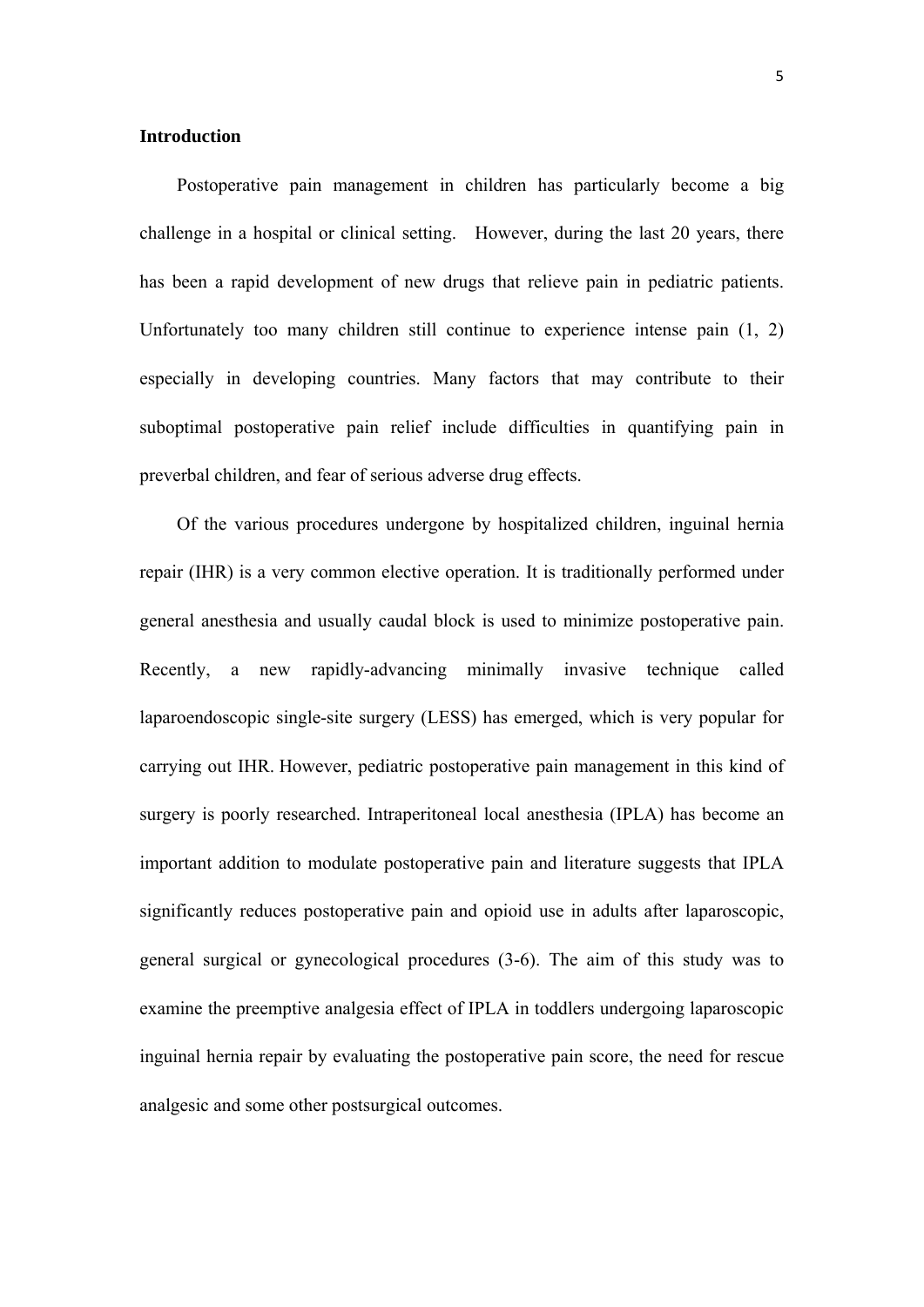## **Methods**

Ethical approval of was obtained from the local Institute's Ethical Committee (Huazhong University of Science and Technology, IRB ID: 20130801, 2013/08/02) and the study protocol registered with ClinicalTrials.gov (NCT: 01997593). After obtaining written informed consent from parents, 76 children were recruited to the study during a period of 9 months between October, 2013and June, 2014 at Tongji hospital (Figure1). The sample was formed of toddlers of both sex, aged between 9 months to 3 years who fulfilled the ASA I and II criteria and were scheduled for elective laparoscopic inguinal herniorraphy (LIH). Children were excluded from the study for the following reasons: allergy to anesthetics (propofol, atracurium, local anesthetics and opioid); if they had any neurological, cardiovascular, digestive system diseases, muscular diseases, history of abdominal surgery and obesity (defined as a body mass index 30 kg·  $m^{-2}$ ); those without written informed consent were also excluded.

#### **Grouped by randomization**

Randomization was performed by using a computer- generated random web-based allocation system (Randomization.com) by Professor Hui Yang, who was not involved in the intervention or assessment. Those enrolled were assigned a subject number in sequential order of their enrollment into the trial. When the child arrived in the operation theater, the researcher received from the nurse identical sterile syringes with either ropivacaine or saline solution, labeled with the randomly assigned numbers. The nurse as well as other personnel (investigators, surgeon, staff and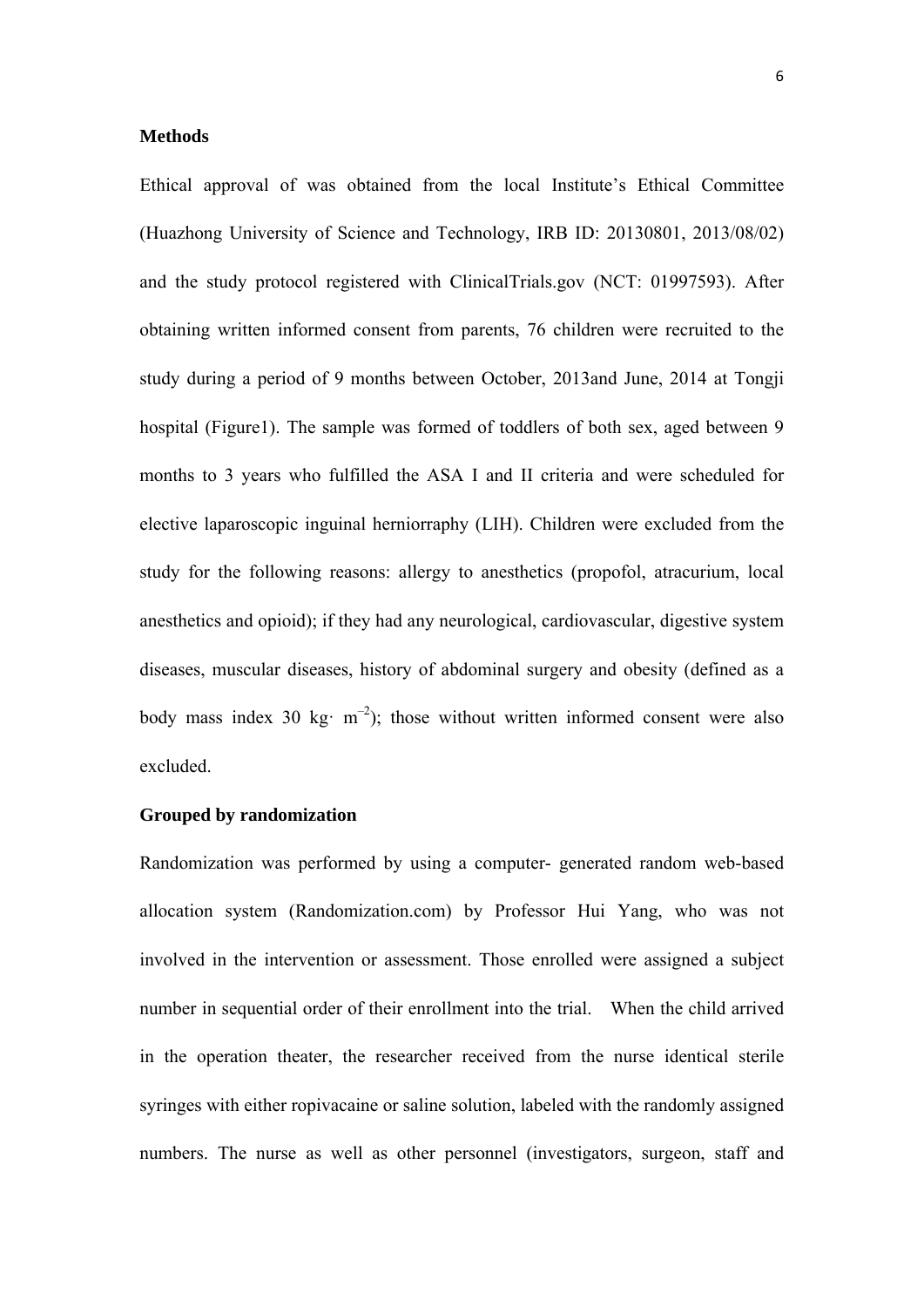participants) was unaware of the assigned intervention group of the child.

### **Anesthetic regimen**

Premedication was administered in the waiting room in the presence of the parents. All children received 0.03 mg/kg midazolam and 0.06 mg·kg-1 scopolamine intramuscularly. A strict anesthesia protocol was applied as following: anesthesia was induced in all children with sevoflurane 8% in oxygen and then they were monitored. Once a sufficient depth of anesthesia (Guedel phase 3) was achieved, sevoflurane concentration was reduced to 4% and a venous catheter was inserted. Then fentanyl 3-4μg/kg, propofol 2-3mg/kg and atracurium 0.7 mg/kg were given intravenously before tracheal intubation. The trachea was intubated 3 min after the administration of atracurium. An end-tidal CO2 value (35 mmHg-45 mmHg) in the normal range was achieved with pressure controlled ventilation. Anesthesia was maintained by 2%–3% sevoflurane and a constant infusion rate of remifentanil  $0.3\mu$ g·kg<sup>-1</sup>·min<sup>-1</sup>. At the end of surgery (when the surgeon took trocars out), the remifentanil and sevoflurane were discontinued. The trachea was extubated when in the head down left lateral position. All children were transferred to post anesthesia care unit (PACU) where standard monitoring was established and were observed for one hour. Both surgical time and anesthesia time were recorded.

### **Intraperitoneal analgesia**

When periumbilical local ropivacaine (0.25%, 2ml) infiltration was done, the Veress needle or primary trocar was placed through a periumbilical incision. Intraperitoneal ropivacaine or saline nebulization was performed by using the Aeroneb Pro device, as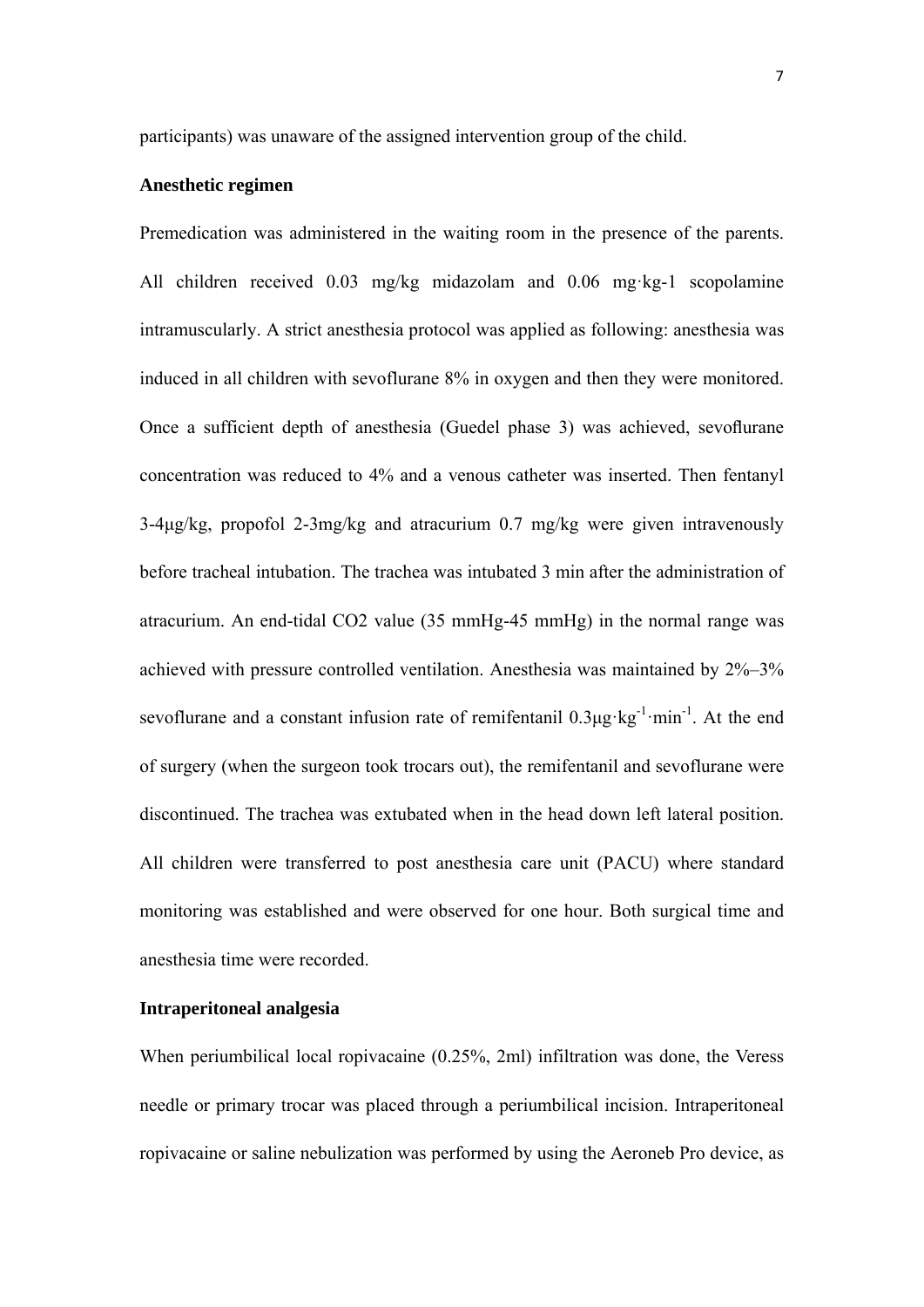demonstrated by P. M. Ingelmo(3). Ropivacaine (1%, 0.3ml/kg) was nebulized in the abdominal cavity through the primary trocar outlet for about 5 minutes. Then the peritoneum was desufflated and reinsufflated with CO2 to remove the local anesthetic mist. After that, the standard surgical procedure of transumbilical single-port laparoscopic transabdominal preperitoneal repair of inguinal hernia was performed.

### **Outcome measures**

The primary outcome measure was postoperative pain intensity which was evaluated using the Face Legs Activity Cry Consolability (FLACC) score. FLACC was first assessed 1 hour after the toddler arrived on the ward (2 hours after surgery) by a trained investigator blinded to the study groups. By that time, the children and parents had familiarized themselves to the ward surroundings and atmosphere. The follow-up was conducted 24 hours postoperatively. The secondary outcome was analgesic consumption within 24h after surgery. Paracetamol, the rescue analgesic was given (rectally 30 mg/kg) on the ward when the fixed pain score exceeded a critical value (FLACC score>3) and then 15 mg/kg every 6 hours. If there was still inadequate pain relief 2 hours after the first dose of paracetamol (FLACC score>3), tramadol was administered according to the dose of 2mg/kg. All the analgesic consumption was recorded. Emetic episodes, time to first flatus and stool passage during the first 24h postoperative period were reported by the child's guardian. An emetic episode was defined as a single vomit or retch or any number of continuous vomits or retches separated by the absence of both vomiting and retching for at least 3 min.

# **Quality control**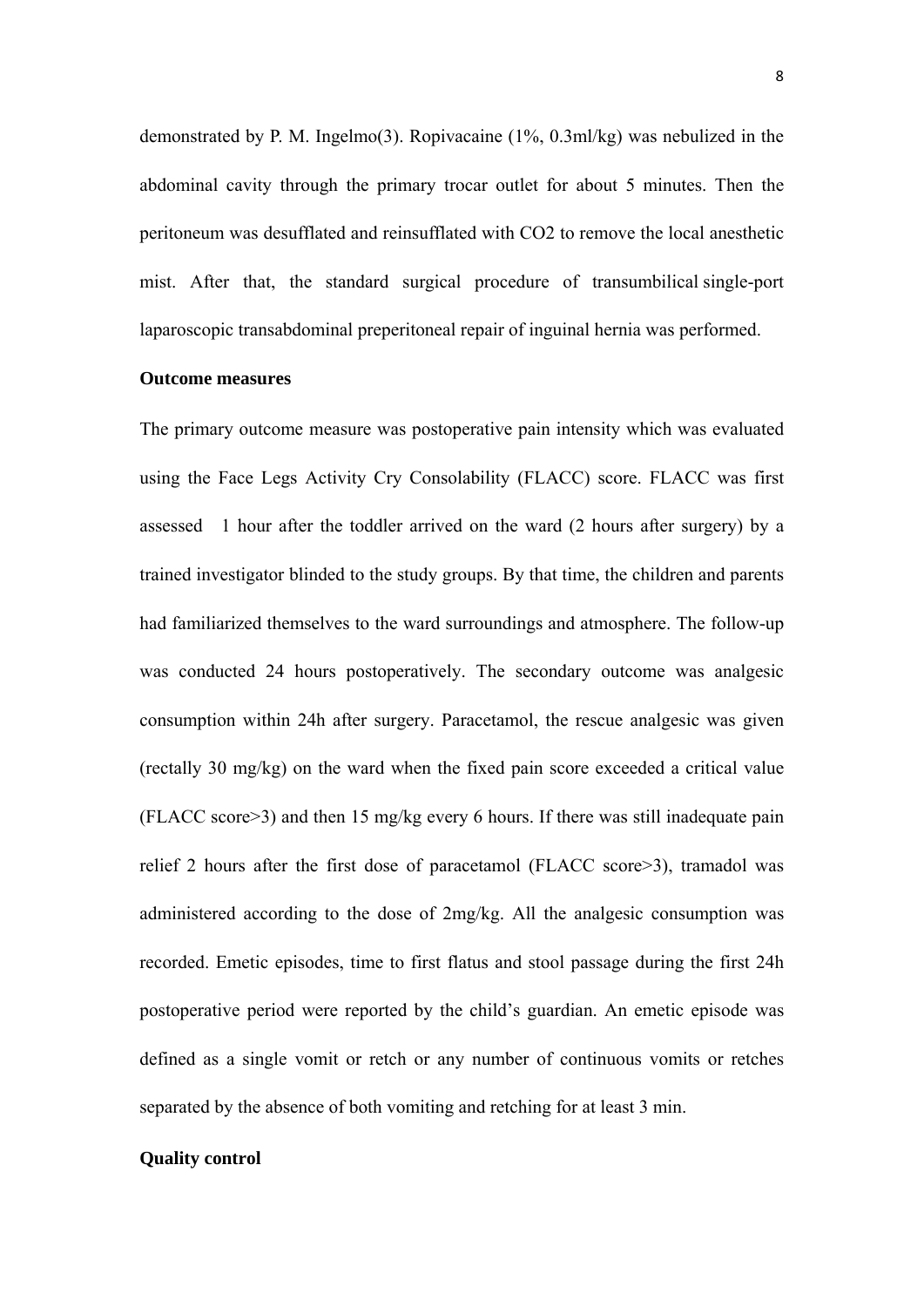Researchers were trained before conducting the study; the FLACC score was assessed by one researcher who was blind to the treatment groups; the height and weight of children with their ward clothes on was measured without shoes at fasting; and only one group of surgeons were involved in this study and responsible for both groups.

### **Statistical analysis**

SPSS statistical software version 19.0 (SPSS Inc., Chicago, IL, USA) was used for statistical analysis. Sample size estimation was based on the assumption that there is a difference in the first FLACC scores between the two groups. We computed the sample size needed for a Student's two-sample t-Test and then adjusted the sample size based on the ARE of the Mann-Whitney U relative to the t-test. Based on our preliminary clinical experience, a true difference of 2.0 in mean FLACC scores is anticipated. A sample size of at least 29 participants in each group was deemed to be sufficient to give us a power of 0.90 with 95% confidence (one tailed). Since the A.R.E. for the Mann-Whitney U is never less than 0.864, in practice we adjusted the final sample size to 34(29 divided by 0.864). Measurement data were expressed as mean± standard deviation (SD) and were analyzed by Student's *t* test. Nominal and dichotomous data such as sex were expressed as percentage and comparison was made by  $\chi$ 2 test. Difference in proportions were calculated by an online applets (http://www.math.hope.edu/isi/applets.html). Difference in medians were calculated by an applets which downloaded from online (http://www.gmw.rug.nl/~huisman/spssmanual ). Ordinal data such as FLACC scale were expressed as median (range) and were analyzed using Mann–Whitney *U* test.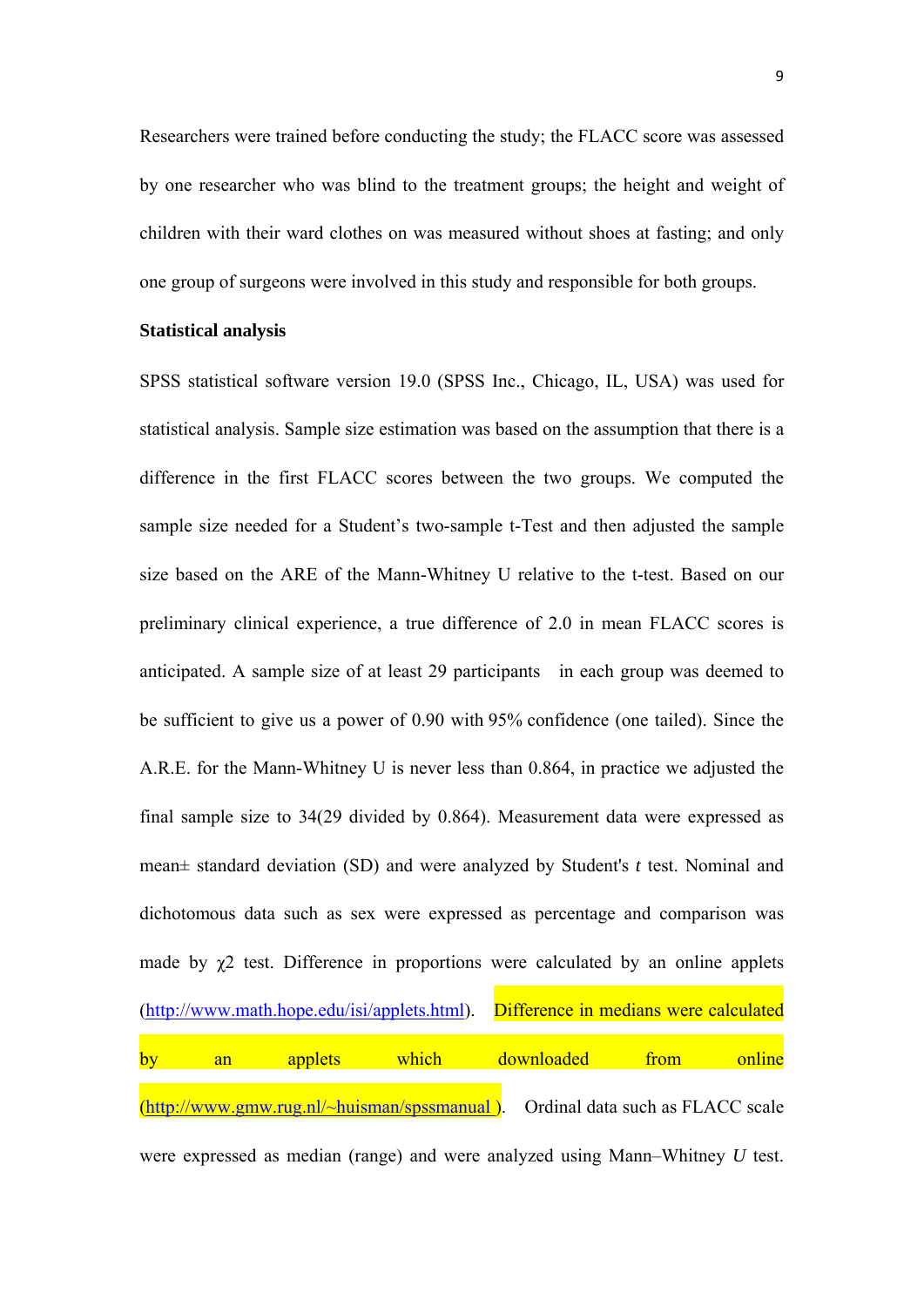*P*<0.05 was considered statistically significant.

#### **Results**

### **Groups' equivalence**

Out of a total of 76 children assessed for eligibility, four were excluded because their operation changed to laparotomy and two due to an asthmatic attack in PACU. Seventy were therefore enrolled onto the study and subsequently randomized to the two groups: Control group (n=34) or Ropivacaine group (n=36) using computer generated random numbers and sealed envelopes. Participant characteristics are illustrated in Table 1. The two randomized groups were well matched for age, gender, and weight. No significant differences were observed between the two groups for either the mean operation time, or anesthesia time.

### TABLE 1 about here

#### **Intraperitoneal analgesia can reduce postoperative pain**

During the time period 0 to 2h, only 7 children in the ropivacaine group had a FLACC score >3 and received paracetamol rectally. However, in the control group there were 29 children who needed analgesic administration. Similarly, 0-24h after surgery, the number of children in the ropivacaine group who required analgesic administration was lower than that in the control group ( $P<0.01$ )(Table 2). Furthermore, there were 4 toddlers in the control group that were administered tramadol in comparison to only one in the ropivacaine group (not statistically differen, Table 2). These results indicate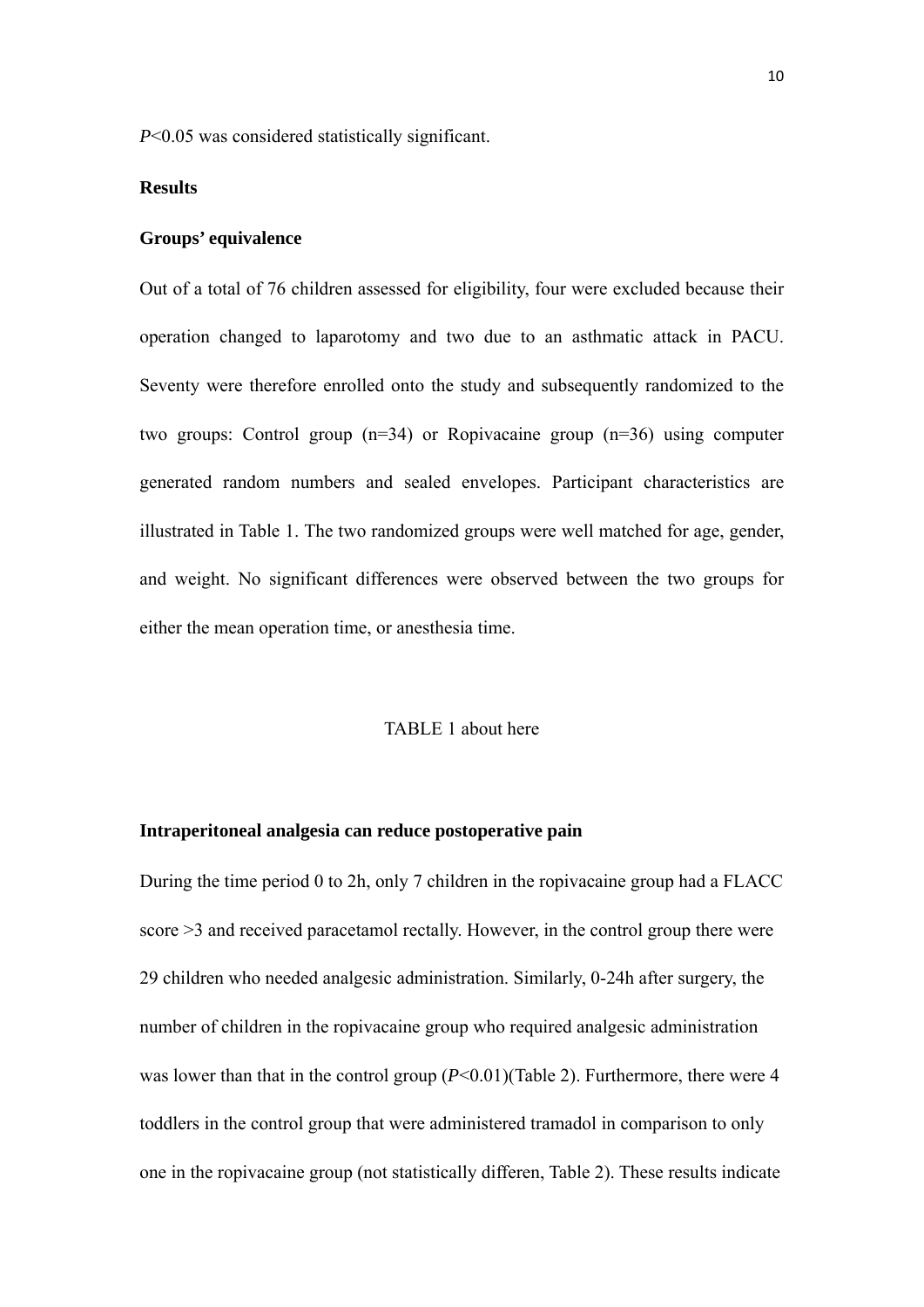that analgesic consumption in the ropivacaine group was notably lower than that in the control group.

Postoperative pain intensity was evaluated by the FLACC scale and the results are shown in Table 3. 2h after operation, the FLACC score in the ropivacaine group was significantly reduced than that in the control group (*P*<0.001). Even 4 hours after surgery, the FLACC score in ropivacaine group remained markedly lower than the control group (*P*<0.001). During 4 to 24 h, no further significant differences were found between the two groups. These results demonstrate that during 0-4h, the children in the ropivacaine group experienced less postoperative pain than the control group.

## TABLE 2 about here

### TABLE 3 about here

**Intraperitoneal analgesia can shorten the postoperative recovery time of gastrointestinal function.** 

Variables evaluating recovery of bowel function are summarized in Table 4. Compared with the control group, time to flatus in the ropivacaine group was much shorter  $(P<0.05)$ . The time to first stool after surgery occurred earlier in the ropivacaine group (*P*<0.01). Furthermore, the incidence of emetic events in the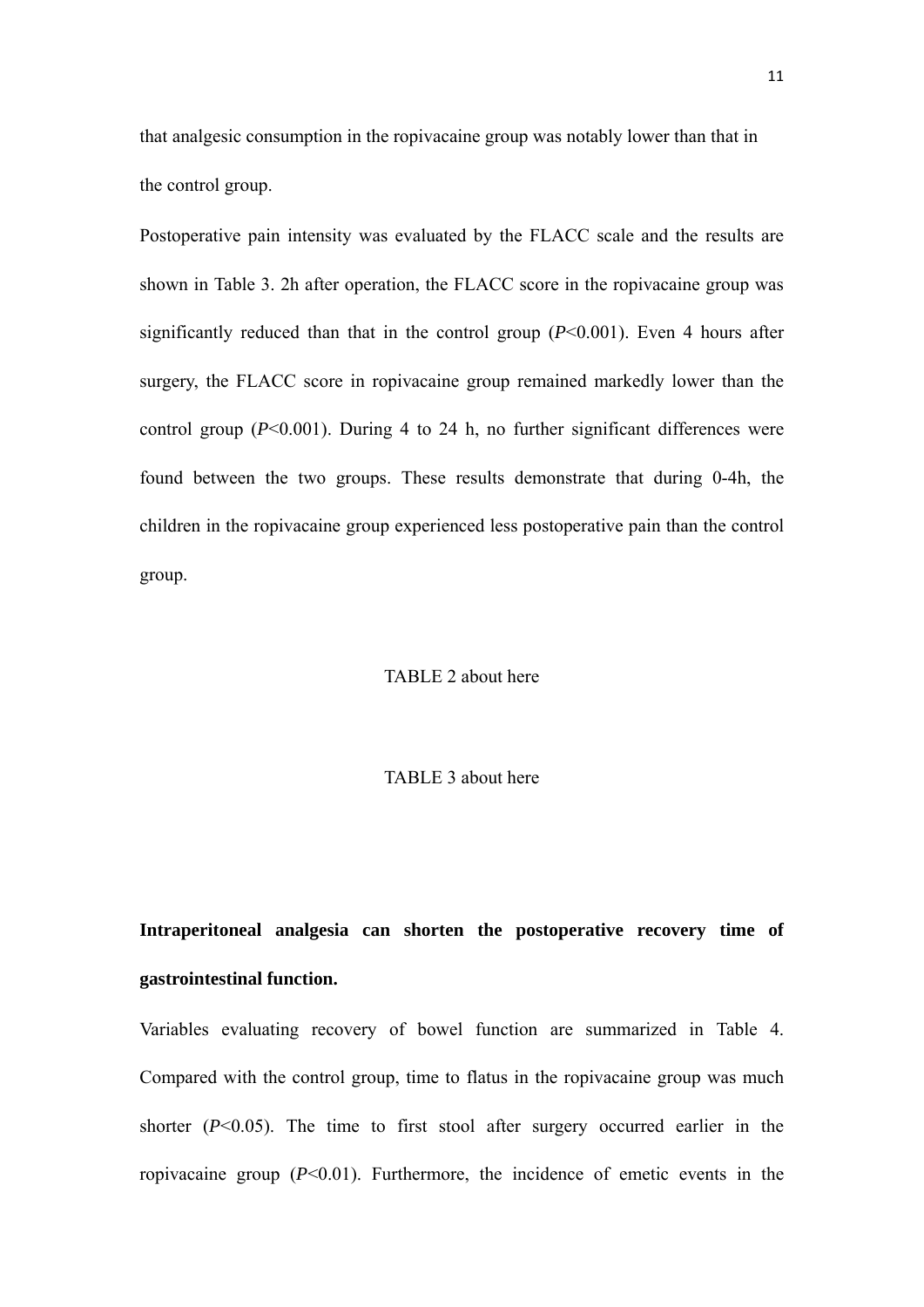ropivacaine group was significantly lower than in the control group (*P*<0.05). These results illustrate that the intraperitoneal ropivacaine administration significantly benefits recovery of gastrointestinal function and reduces postoperative emetic events.

### TABLE 4 about here

# **Discussion**

The results of this study confirm that the technique of IPLA relieved postoperative pain considerably and improved postsurgical outcome in those toddlers who received laparoendoscopic single-site inguinal herniorraphy. Nowadays, postoperative pain in children is still often undertreated (7), especially in developing countries. There are several reasons for this suboptimal alleviation of pain in children: difficulties in quantifying pain in preverbal children (8), parental behavior and misconceptions regarding pain medications, including fear of opioid addiction and serious adverse analgesic effects, inter-patient variability in pain perception and analgesic requirements (9), differences in pharmacodynamics and pharmacokinetics (10), and so on. Here, by investigating ropivacaine, we found that the technique of IPLA could provide an ideal way for postoperative pain management after laparoendoscopic surgery in toddlers. This way, other analgesic consumption such as opioids and NSAIDS could be significantly reduced.

Ropivacaine is the preferred local anesthetic in adults because of its long duration, reduced CNS toxicity and cardiotoxic potential compared to bupivacaine (11). Some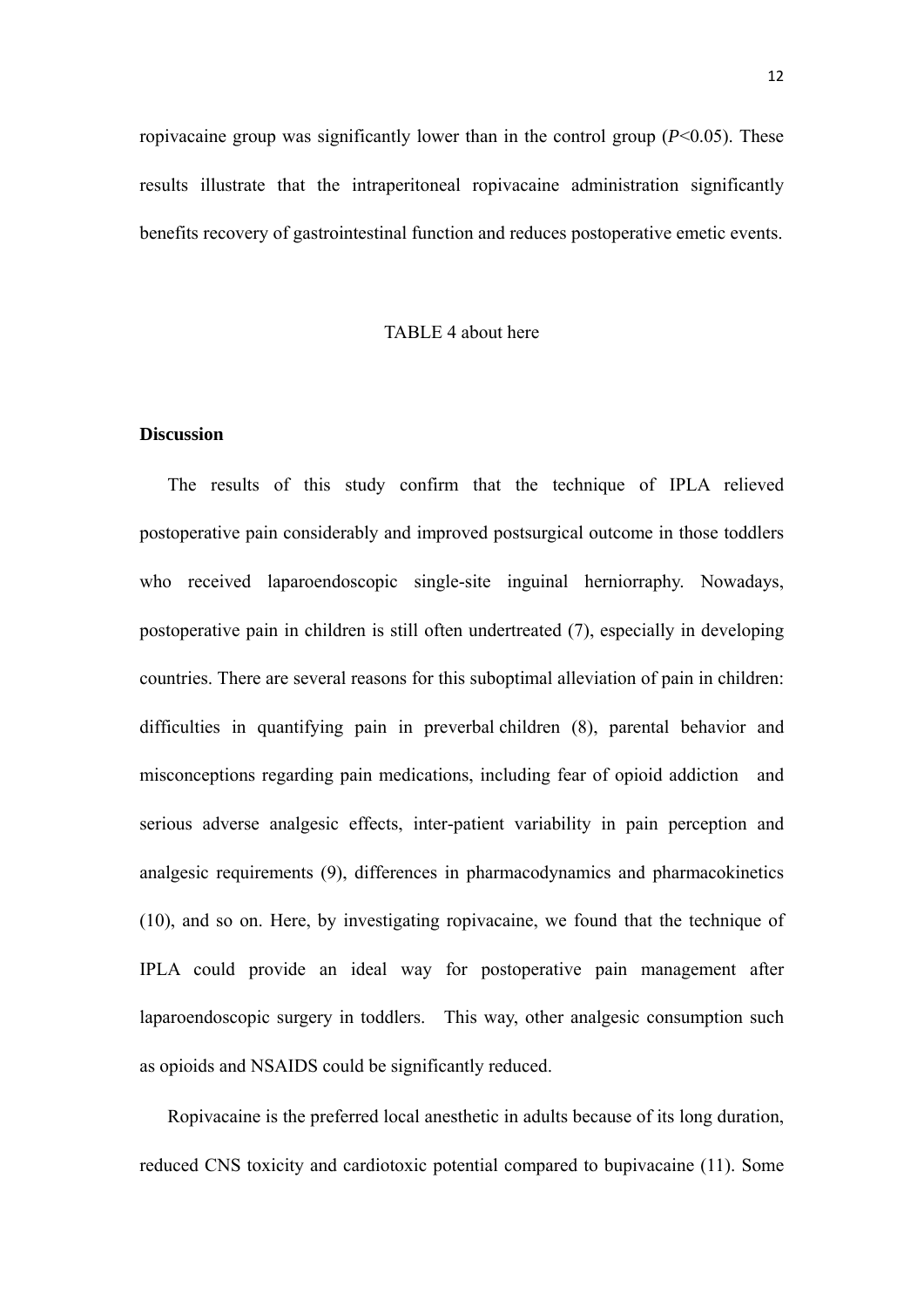studies have shown that intraperitoneal ropivacaine (the maximum safe dose is 3 to 4 mg/kg) is safe with a similar pharmacokinetic profile to that of extravascular administration (12, 13). In Callesen's study, a total dose about 4mg/kg of ropivacaine was used for combined field block and i.p. instillation and no signs of local anaesthetic toxicity were found(14). Ropivacaine is a highly bound to $\alpha$ 1-acid glycoprotein (AAG), which means that the concentration of AAG in plasma may markedly affect the free drug concentration of ropivacaine. AAG concentrations are very low at birth but progressively increase to adult level in the next 9-12 months. Thus, in toddlers, the risk of low levels of AAG causing increased free drug in plasma is rare. In this study, for safety, the dosage of IP ropivacaine  $(\leq 3mg/kg)$  is at a relatively low dose when compared with the adult dose (3-4 mg/kg). In practice, we did not notice systemic side effects of ropivacaine in any children, but patients were under general anesthesia when ropivacaine administrated and could not describe minor central nerve system toxic symptoms such as visual and hearing disturbance, tingling, perioral numbness, and so on. Ropivacaine has been shown to have duration of about 4 hours in many previous studies (15-18). In this study, 79.5% of children in the ropivacaine group did not receive any rescue analgesic during the first 24 hours ,which may suggest that the duration of ropivacaine may be longer than 4 hours in toddlers, which is in agreement with findings of other studies (11, 19).

The pain experience (including occurrence rate, location and character) after laparoscopic surgery in toddlers is not well documented. In adults, abdominal and shoulder pain following laparoscopy is common. In this study, 2 hours after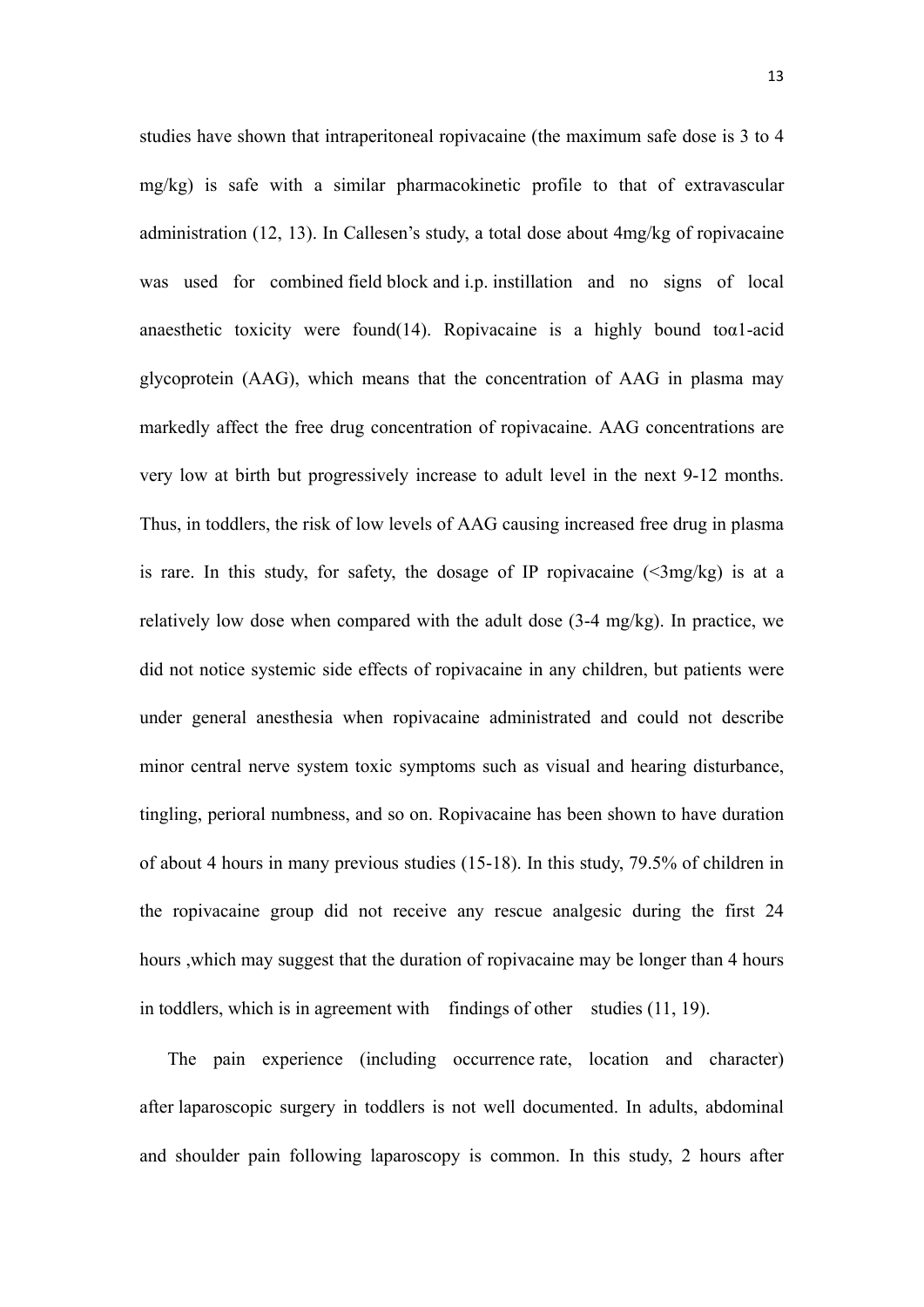surgery, there were about 85% children in the control group who had a FLACC score over 3 and needed analgesic administration. This indicates that post laparoscopic surgery pain in toddlers is also prevalent. Both surgical manipulations and complex neural dissection contribute to post laparoscopic surgery pain: pneumoperitoneum resulting in peritoneal stretching, diaphragmatic irritation, changes in intra-abdominal pH, and retention of the insufflated gas in the abdominal cavity after surgery. Two neural afferents are also stimulated after laparoscopic surgery: the peripheral somatic nervous system is activated as a result of direct insult to the abdominal wall. The second pathway arises from visceral neural irritation and most of its sensory fibers appear to converge via the celiac plexus and subdiaphragmatic vagus nerve, bypassing the spinal cord.

Intraperitoneal delivery of ropivacaine has also been reported to reduce postoperative pain and opioid analgesic requirements (20, 21) and our results are in agreement with this finding: as toddlers who received IPLA with ropivacaine, their FLACC score was significantly lower than of those in the control group 0-4h after surgery. Intraperitoneal ropivacaine probably works through several pathways. Firstly, it inhibits action potentials and the neural transmission of local nerve fibers at high concentration. Secondly it can modulate pain pathways at low plasma concentrations achieving a systemic effect (22, 23). Systemic effects involve direct interaction of the local anesthetic with neuronal tissue (24, 25) as well as indirect mechanisms via a reduction of circulating pro-inflammatory cytokines (26, 27). Recently published data concluded that ropivacaine may be useful in suppressing inflammation, mechanical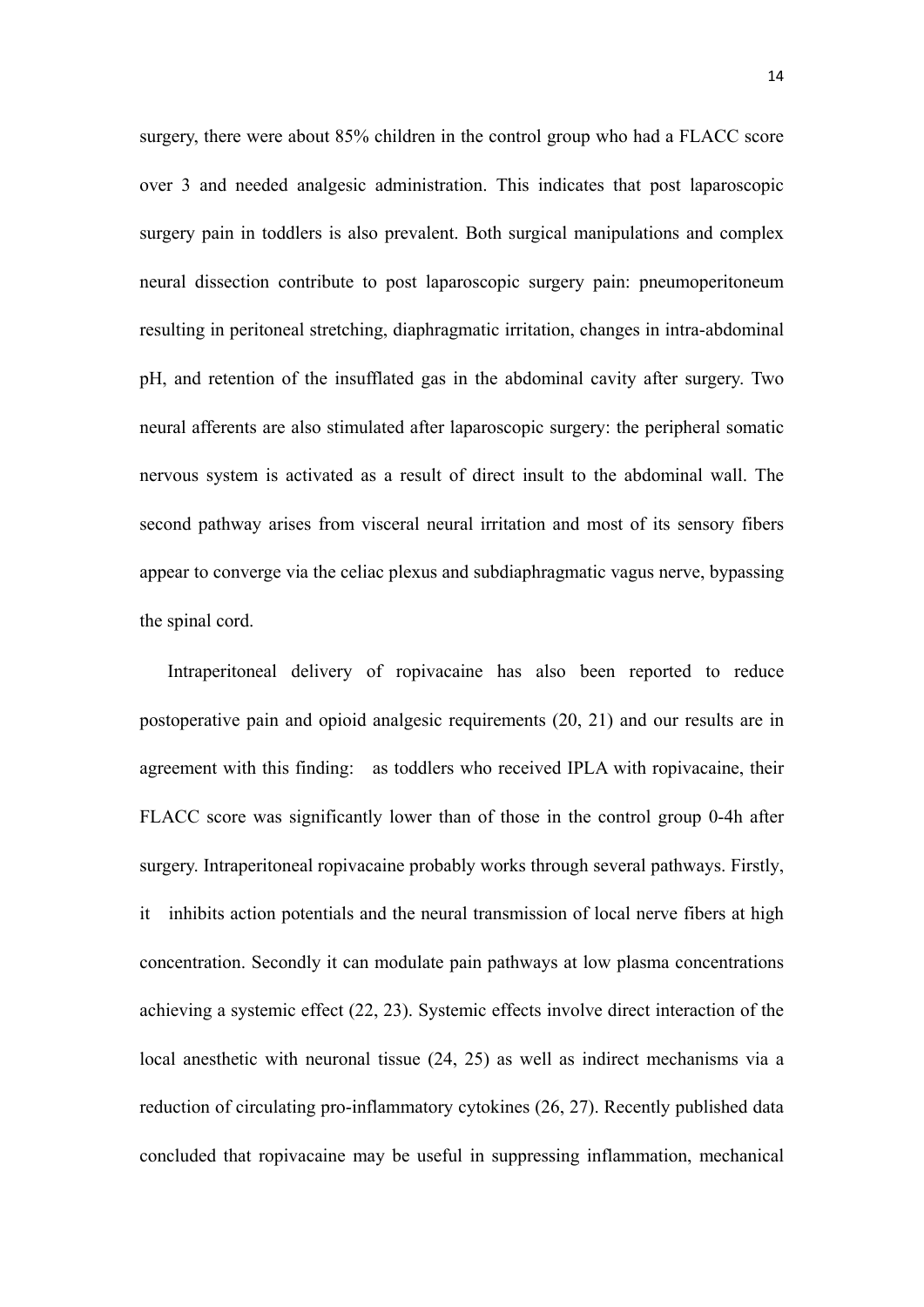and visceral hypersensitivity (28, 29) and can even be used to treat chronic pain states in the same way(30).

 Good post-surgery analgesia management is beneficial for the outcome of surgery. Some studies have reported that effective postoperative analgesia improves patients' post-surgery outcomes such as early ambulation, decrease in side effects and so on (31-33). In contrast, poor pain control has been known to alter body metabolic response that can lead to delayed recovery, increased morbidity, prolonged hospital stay and the development of chronic pain state. In this study we showed that intraperitoneal ropivacaine could promote the recovery of gastrointestinal function and decrease post-surgical emetic events in toddlers. Nonetheless, previous reports have illustrated that the administration of intra- and postoperative epidural local anesthesia leads to improved bowel motility (19). Intraoperative instillation of ropivacaine might provide better outcomes related to postoperative bowel recovery in a similar fashion.

#### **Limitation**

Our results should be interpreted with caution because of some limitations. Firstly, the study sample; the relatively limited number of pediatric patients involved could be the reason why no complications or adverse reactions to ropivacaine occurred. It also remains unclear whether the lack of significant differences in tramadol consumption between the groups after surgery was due to the small sample size. Secondly, the sex ratio (male/female) was unequal in this study  $(10 \sim 15:1)$ . However, currently there is no evidence showing that there is a significant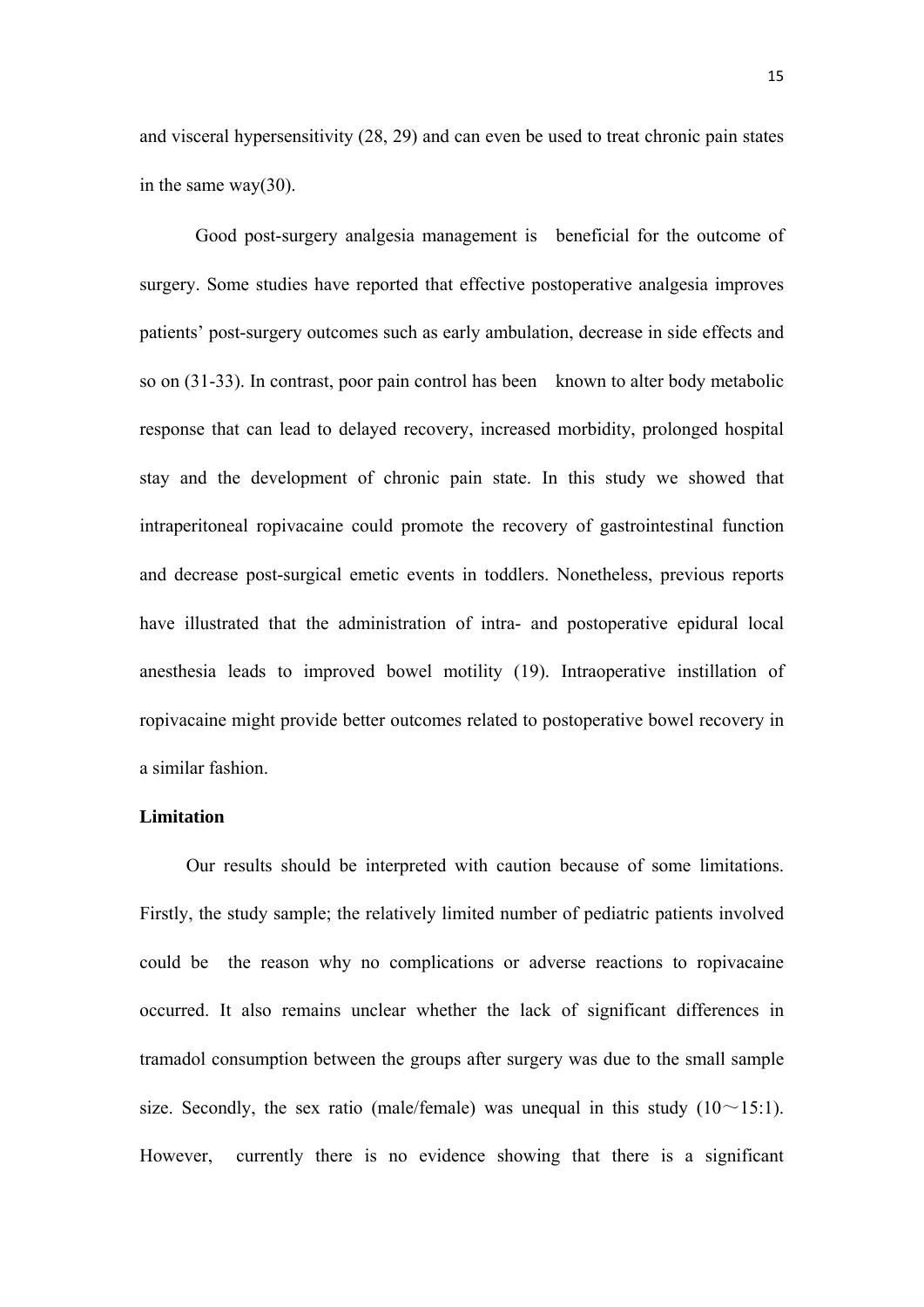difference in post-surgery pain between boys and girls. In future, further studies may be needed to provide answers to these questions.

## **Conclusion**

This study suggests that intraperitoneal ropivacaine could relieve postoperative pain in toddlers, who undergo laparoscopic inguinal herniorraphy (LIH), as demonstrated by the lower pain scores and decreased use of rescue analgesic. This technique may also contribute to the recovery of gastrointestinal function and reduction of post-surgical emetic events.

#### **Acknowledgments**

We would like to extend our thanks to all the parents and children who participated in the study and generously gave their time. This work was supported by the Natural Science Foundation of China (81401164 to T.S) and the Natural Science Foundation of Hubei Province (2013CF140 to G.X).

#### **Competing Interests**

The authors declare no competing interests.

#### **Reference**

1 Stanko D, Bergesio R, Davies K*, et al.* Postoperative pain, nausea and vomiting following adeno‐tonsillectomy ‐ a long‐term follow‐up. *Paediatr Anaesth* 2013; **23**: 690‐696.

2 Segerdahl M, Warren‐Stomberg M, Rawal N*, et al.* Children in day surgery: clinical practice and routines. The results from a nation‐wide survey. *Acta Anaesthesiol Scand* 2008; **52**: 821‐828.

3 Ingelmo PM, Bucciero M, Somaini M*, et al.* Intraperitoneal nebulization of ropivacaine for pain control after laparoscopic cholecystectomy: a double‐blind, randomized, placebo‐controlled trial. *Br J Anaesth* 2013; **110**: 800‐806.

4 Futier E, Petit A, Pezet D. Randomized clinical trial of combined preincisional infiltration and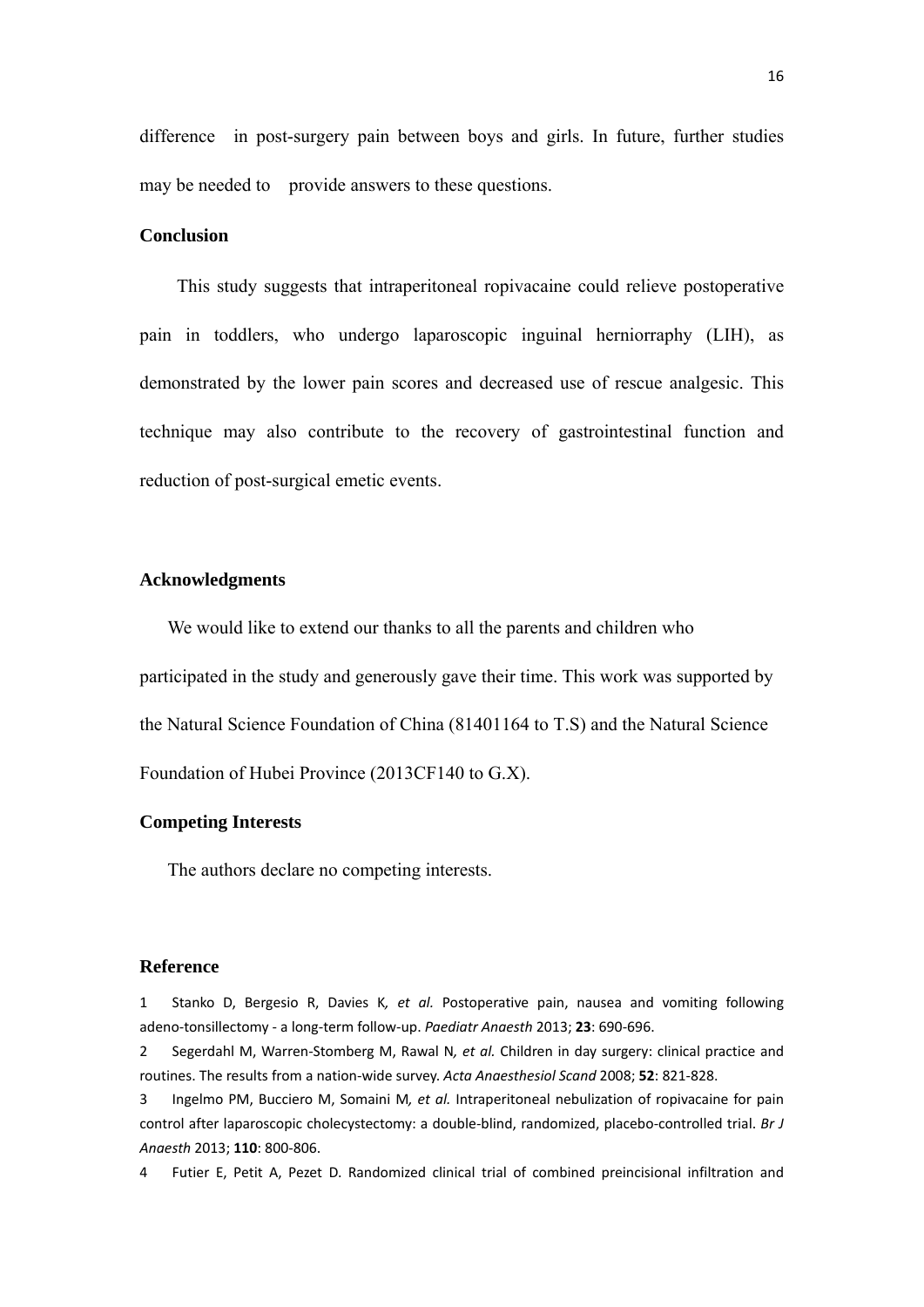intraperitoneal instillation of levobupivacaine for postoperative pain after laparoscopic cholecystectomy (Br J Surg 2011; 98: 784‐789). *Br J Surg* 2011; **98**: 1179; author reply 1179‐1180.

5 Bucciero M, Ingelmo PM, Fumagalli R*, et al.* Intraperitoneal ropivacaine nebulization for pain management after laparoscopic cholecystectomy: a comparison with intraperitoneal instillation. *Anesth Analg* 2011; **113**: 1266‐1271.

6 Sripada S, Roy S, Mathur M*, et al.* A prospective double‐blind randomised controlled trial of intraoperative pelvic instillation with bupivacaine for management of pain following laparoscopy and dye. *BJOG* 2006; **113**: 835‐838.

7 Taylor EM, Boyer K, Campbell FA. Pain in hospitalized children: a prospective cross‐sectional survey of pain prevalence, intensity, assessment and management in a Canadian pediatric teaching hospital. *Pain Res Manag* 2008; **13**: 25‐32.

8 Russell P, von Ungern‐Sternberg BS, Schug SA. Perioperative analgesia in pediatric surgery. *Current opinion in anaesthesiology* 2013; **26**: 420‐427.

9 Mohammed BS, Engelhardt T, Cameron GA*, et al.* Population pharmacokinetics of single‐dose intravenous paracetamol in children. *Br J Anaesth* 2012; **108**: 823‐829.

10 Kart T, Christrup LL, Rasmussen M. Recommended use of morphine in neonates, infants and children based on a literature review: Part 1‐‐Pharmacokinetics. *Paediatr Anaesth* 1997; **7**: 5‐11.

11 Ecoffey C. Local anesthetics in pediatric anesthesia: an update. *Minerva anestesiologica* 2005; **71**: 357‐360.

12 Labaille T, Mazoit JX, Paqueron X*, et al.* The clinical efficacy and pharmacokinetics of intraperitoneal ropivacaine for laparoscopic cholecystectomy. *Anesth Analg* 2002; **94**: 100‐105, table of contents.

13 McDermott AM, Chang KH, Mieske K*, et al.* Total systemic ropivacaine concentrations following aerosolized intraperitoneal delivery using the AeroSurge. *J Clin Anesth* 2014; **26**: 18‐24.

14 Callesen T, Hjort D, Mogensen T*, et al.* Combined field block and i.p. instillation of ropivacaine for pain management after laparoscopic sterilization. *Br J Anaesth* 1999; **82**: 586‐590.

15 Dingeman RS, Barus LM, Chung HK*, et al.* Ultrasonography‐guided bilateral rectus sheath block vs local anesthetic infiltration after pediatric umbilical hernia repair: a prospective randomized clinical trial. *JAMA surgery* 2013; **148**: 707‐713.

16 Bamigboye AA, Justus HG. Ropivacaine abdominal wound infiltration and peritoneal spraying at cesarean delivery for preemptive analgesia. *International journal of gynaecology and obstetrics: the official organ of the International Federation of Gynaecology and Obstetrics* 2008; **102**: 160‐164.

17 Kellogg KM, Fairbanks RJ, O'Connor AB*, et al.* Association of pain score documentation and analgesic use in a pediatric emergency department. *Pediatric emergency care* 2012; **28**: 1287‐1292.

18 Rony RY, Fortier MA, Chorney JM*, et al.* Parental postoperative pain management: attitudes, assessment, and management. *Pediatrics* 2010; **125**: e1372‐1378.

19 Thompson JS. The role of epidural analgesia and anesthesia in surgical outcomes. *Advances in surgery* 2002; **36**: 297‐307.

20 Kahokehr A, Sammour T, Zargar Shoshtari K*, et al.* Intraperitoneal local anesthetic improves recovery after colon resection: a double‐blinded randomized controlled trial. *Ann Surg* 2011; **254**: 28‐38.

21 McDermott AM, Chang KH, Mieske K*, et al.* Aerosolized Intraperitoneal Local Anesthetic for Laparoscopic Surgery: A Randomized, Double‐Blinded, Placebo‐Controlled Trial. *World J Surg* 2015.

22 Haller Y, Gantenbein AR, Willimann P*, et al.* Systemic ropivacaine diminishes pain sensitization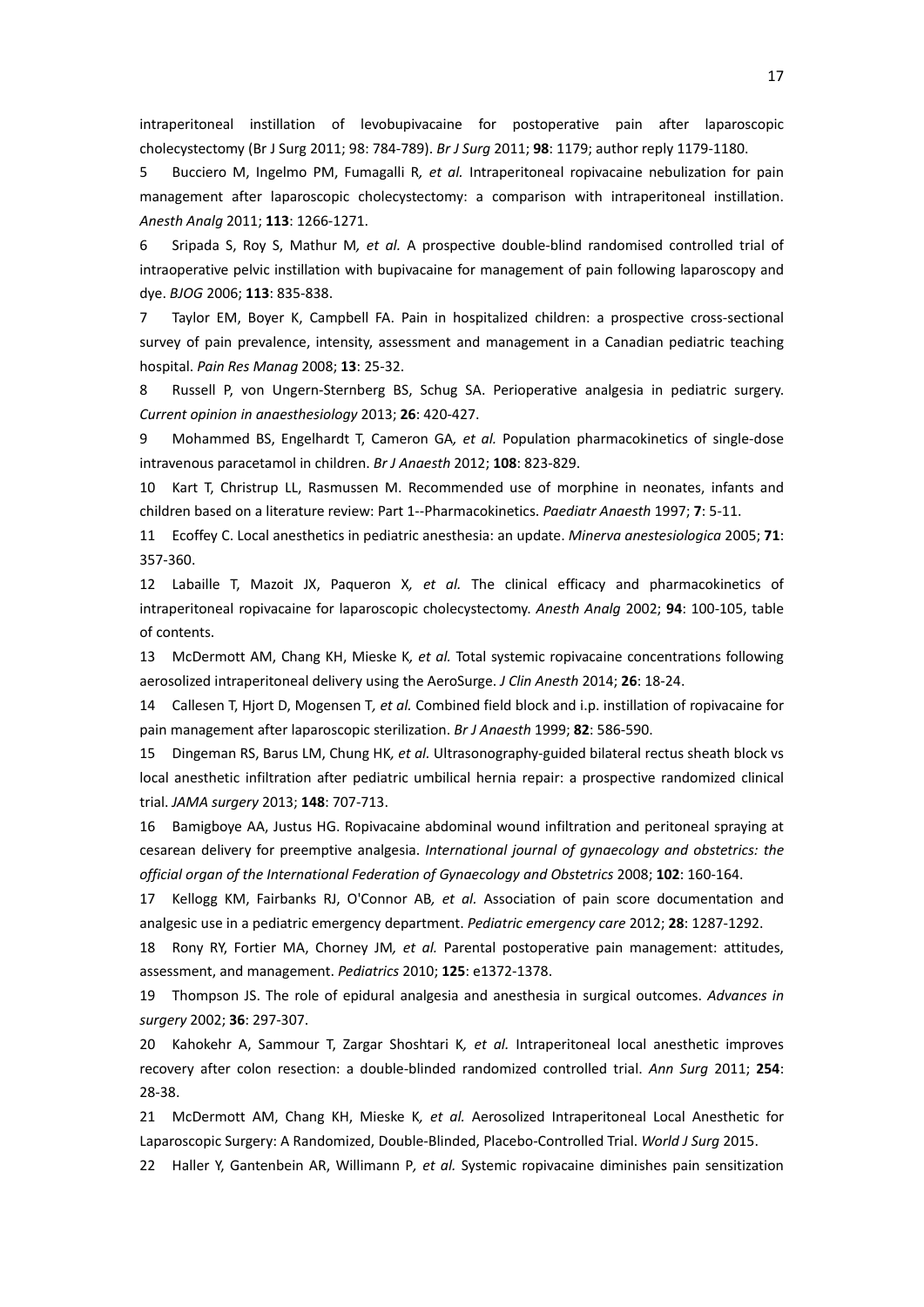processes: a randomized, double‐blinded, placebo‐controlled, crossover study in healthy volunteers. *Pain Ther* 2014; **3**: 45‐58.

23 Koppert W, Brueckl V, Weidner C*, et al.* Mechanically induced axon reflex and hyperalgesia in human UV‐B burn are reduced by systemic lidocaine. *Eur J Pain* 2004; **8**: 237‐244.

24 Abram SE, Yaksh TL. Systemic lidocaine blocks nerve injury-induced hyperalgesia and nociceptor‐driven spinal sensitization in the rat. *Anesthesiology* 1994; **80**: 383‐391; discussion 325A.

25 Koppert W, Ostermeier N, Sittl R*, et al.* Low‐dose lidocaine reduces secondary hyperalgesia by a central mode of action. *Pain* 2000; **85**: 217‐224.

26 Kuo CP, Jao SW, Chen KM*, et al.* Comparison of the effects of thoracic epidural analgesia and i.v. infusion with lidocaine on cytokine response, postoperative pain and bowel function in patients undergoing colonic surgery. *Br J Anaesth* 2006; **97**: 640‐646.

27 Herroeder S, Pecher S, Schonherr ME*, et al.* Systemic lidocaine shortens length of hospital stay after colorectal surgery: a double‐blinded, randomized, placebo‐controlled trial. *Ann Surg* 2007; **246**: 192‐200.

28 Kfoury T, Mazoit JX, Schumacher M*, et al.* A comparison of different dosages of a continuous preperitoneal infusion and systemic administration of ropivacaine after laparotomy in rats. *Anesth Analg* 2011; **113**: 617‐625.

29 Dias MP, Newton DJ, McLeod GA*, et al.* The inhibitory effects of local anaesthetics on the vascular flare responses to bradykinin and substance P in human skin. *Anaesthesia* 2008; **63**: 151‐155.

30 Sato C, Sakai A, Ikeda Y*, et al.* The prolonged analgesic effect of epidural ropivacaine in a rat model of neuropathic pain. *Anesth Analg* 2008; **106**: 313‐320, table of contents.

31 Liu SS, Wu CL. Effect of postoperative analgesia on major postoperative complications: a systematic update of the evidence. *Anesth Analg* 2007; **104**: 689‐702.

32 Kehlet H, Holte K. Effect of postoperative analgesia on surgical outcome. *Br J Anaesth* 2001; **87**: 62‐72.

33 Perkins FM, Kehlet H. Chronic pain as an outcome of surgery. A review of predictive factors. *Anesthesiology* 2000; **93**: 1123‐1133.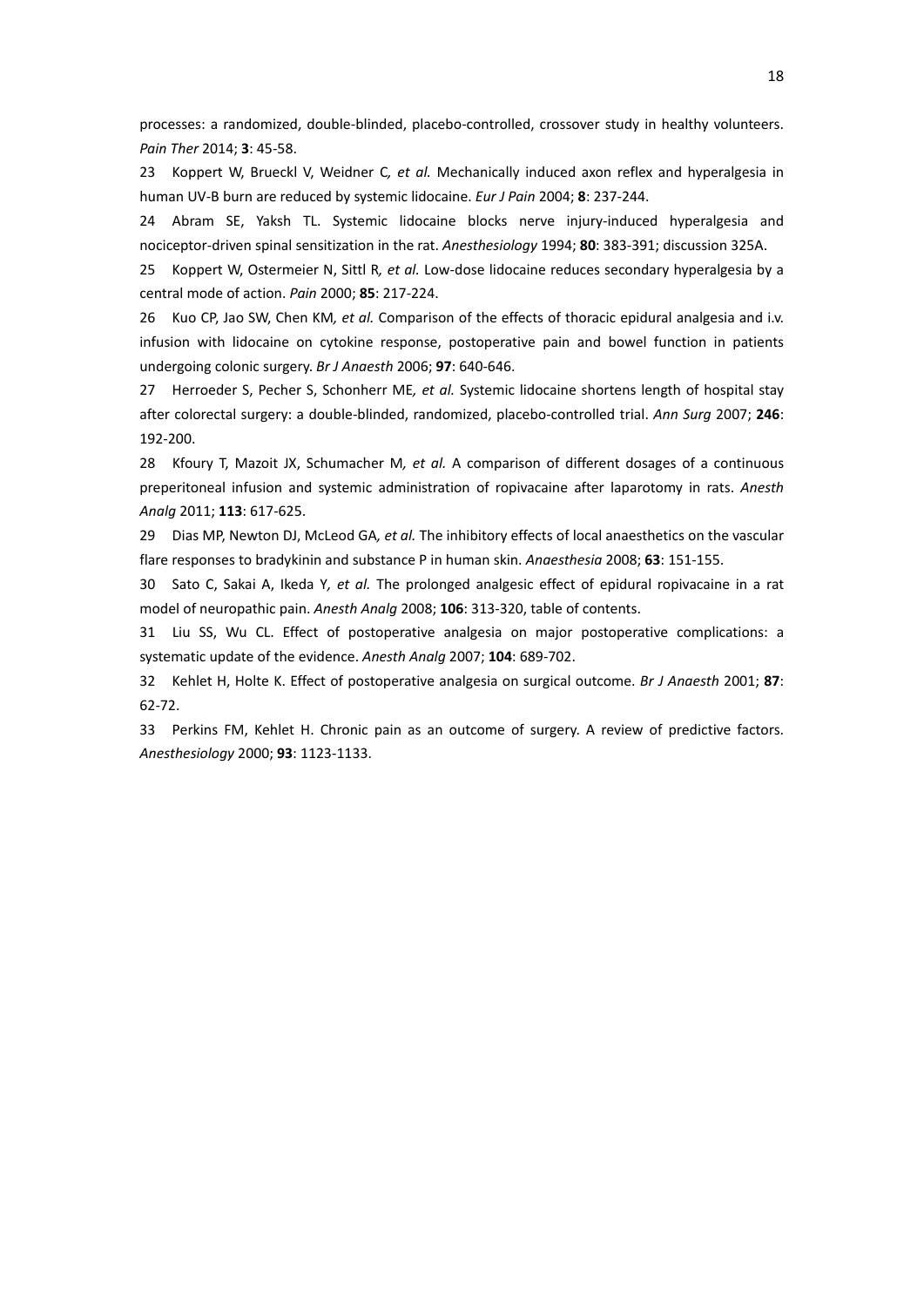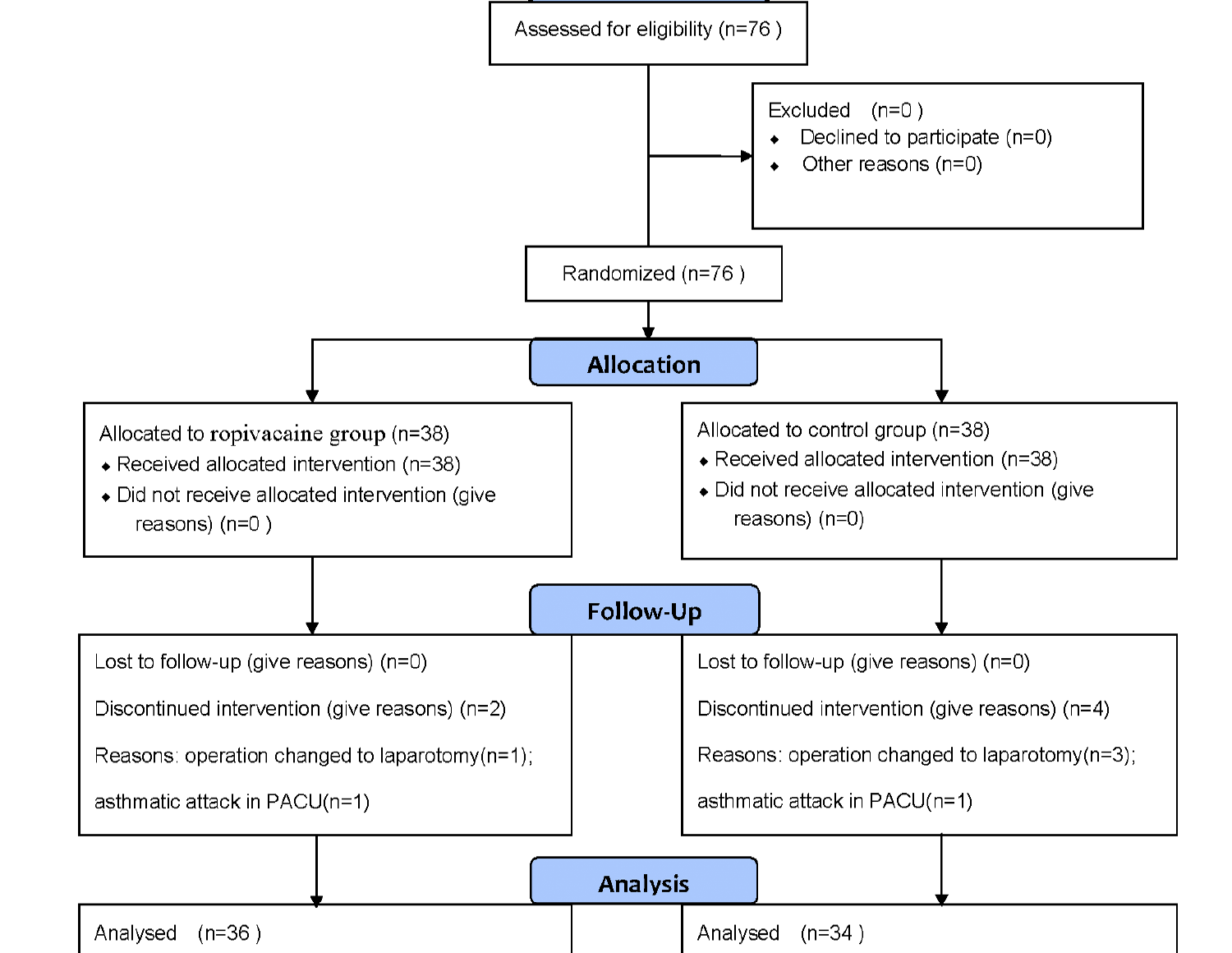| Table 1. Demographic and chineal characteristics of the two groups |                        |                            |  |  |
|--------------------------------------------------------------------|------------------------|----------------------------|--|--|
|                                                                    | Control group $(n=34)$ | Ropivacaine group $(n=36)$ |  |  |
| Age(m)                                                             | $21.6 \pm 8.4$         | $19.7 \pm 6.0$             |  |  |
| Sex ratio( $M/F$ )                                                 | 31/3                   | 34/2                       |  |  |
| Weight $(kg)$                                                      | 12. $3 \pm 2.6$        | $11.8 \pm 2.6$             |  |  |
| Operative time(min)                                                | $55.9 \pm 13.3$        | $51.5 \pm 11.4$            |  |  |
| Anesthesia time(min)                                               | $73.7 \pm 13.6$        | $71.6 \pm 14.7$            |  |  |

Table1. Demographic and clinical characteristics of the two groups

Data are presented as mean (SD), or frequency,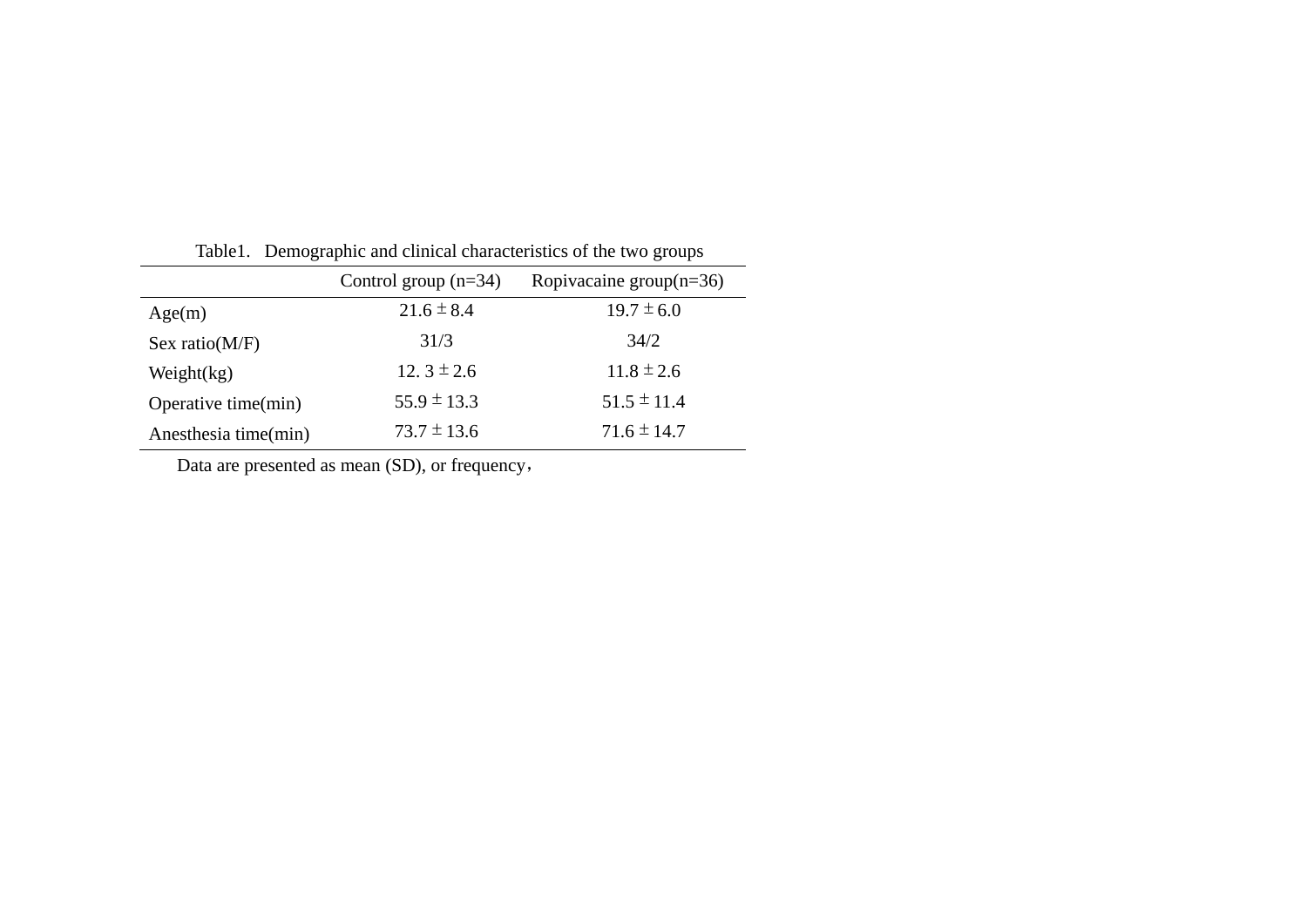|                                | Control group | Ropivacaine    | $P$ value                | Difference in <b>proportions</b> |
|--------------------------------|---------------|----------------|--------------------------|----------------------------------|
|                                | $(n=34)$      | group $(n=36)$ |                          | $(95\% \text{ CI})$              |
| NSAID $(0-24 h)$ [n $(\%)$ ]   | 29(85.3%)     | 10(27.7%)      | 0.000                    | $0.575(0.3865 \text{~} 0.7638)$  |
| NSAID $(0-2h)$ [n $(\%)$ ]     | 29(85.3%)     | $7(19.4\%)$    | 0.000                    | $0.658(0.4827 - 0.8342)$         |
| NSAID $(2-4h)$ [n $(\%)$ ]     | 0             | $3(8.3\%)$     | 0.258                    | $0.083(-0.0070-0.1736)$          |
| NSAID $(4-24h)$ [n $(\%)$ ]    | 0             |                | $\overline{\phantom{0}}$ |                                  |
| Tramadol $(0-24h)$ [n $(\%)$ ] | $4(11.8\%)$   | 1(2.78%)       | 0.320                    | $0.090(-0.0310-0.2107)$          |

Table 2 Postoperative analgesic consumption in the two groups

All data are shown as number of patients n (%) for NSAIDs or tramadol.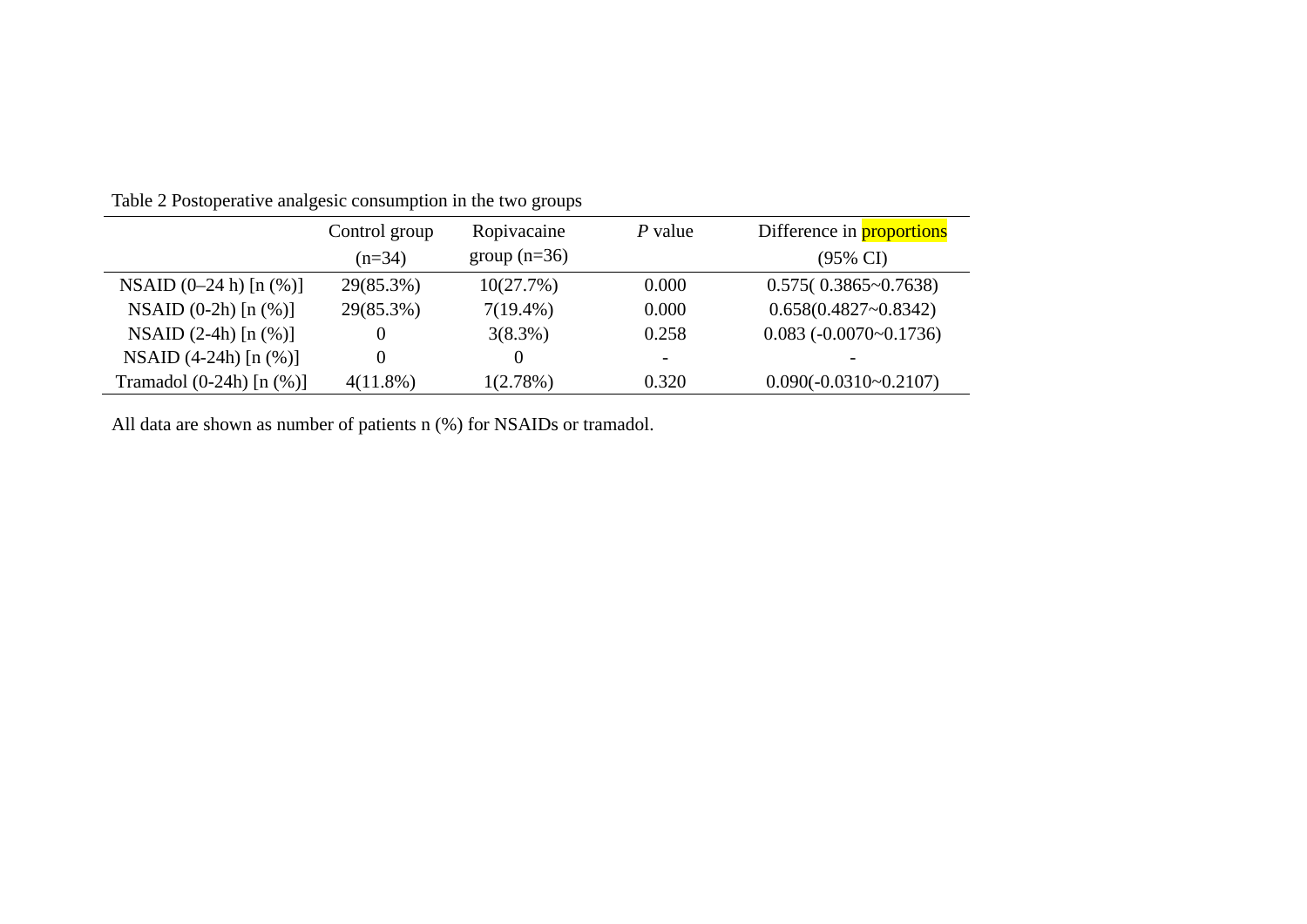|                      | Control group $(n=34)$ | Ropivacaine group $(n=36)$ | $P$ value | Difference in median |
|----------------------|------------------------|----------------------------|-----------|----------------------|
|                      |                        |                            |           | $(95\% \text{ CI})$  |
| FLACC 2h             | $5.00(3.97 - 6.03)$    | $3.00(2.55 - 3.45)$        | 0.000     | $2.00(0.87 - 3.13)$  |
| FLACC <sub>4h</sub>  | $3.00(3.00-3.00)$      | $2.00(1.55 - 2.45)$        | 0.000     | $1.00(0.55 - 1.45)$  |
| FLACC6h              | $2.00(2.00-2.00)$      | $1.50(1.05-1.95)$          | 0.183     | $0.50(0.05-0.95)$    |
| FLACC 8h             | $1.50(0.98 - 2.02)$    | $1.00(0.55 - 1.45)$        | 0.303     | $0.50(-0.18-1.18)$   |
| FLACC 12h            | $1.00(0.48 - 1.52)$    | $1.00(1.00-1.00)$          | 0.108     | $0.00(-0.52-0.52)$   |
| FLACC <sub>24h</sub> | $1.00(1.00-1.00)$      | $1.00(0.55 - 1.45)$        | 0.703     | $0.00(-0.45-0.45)$   |

Table 3 Postoperative pain intensity after laparoscopic herniorrhaphy

Data are expressed as median (95% confidence interval)